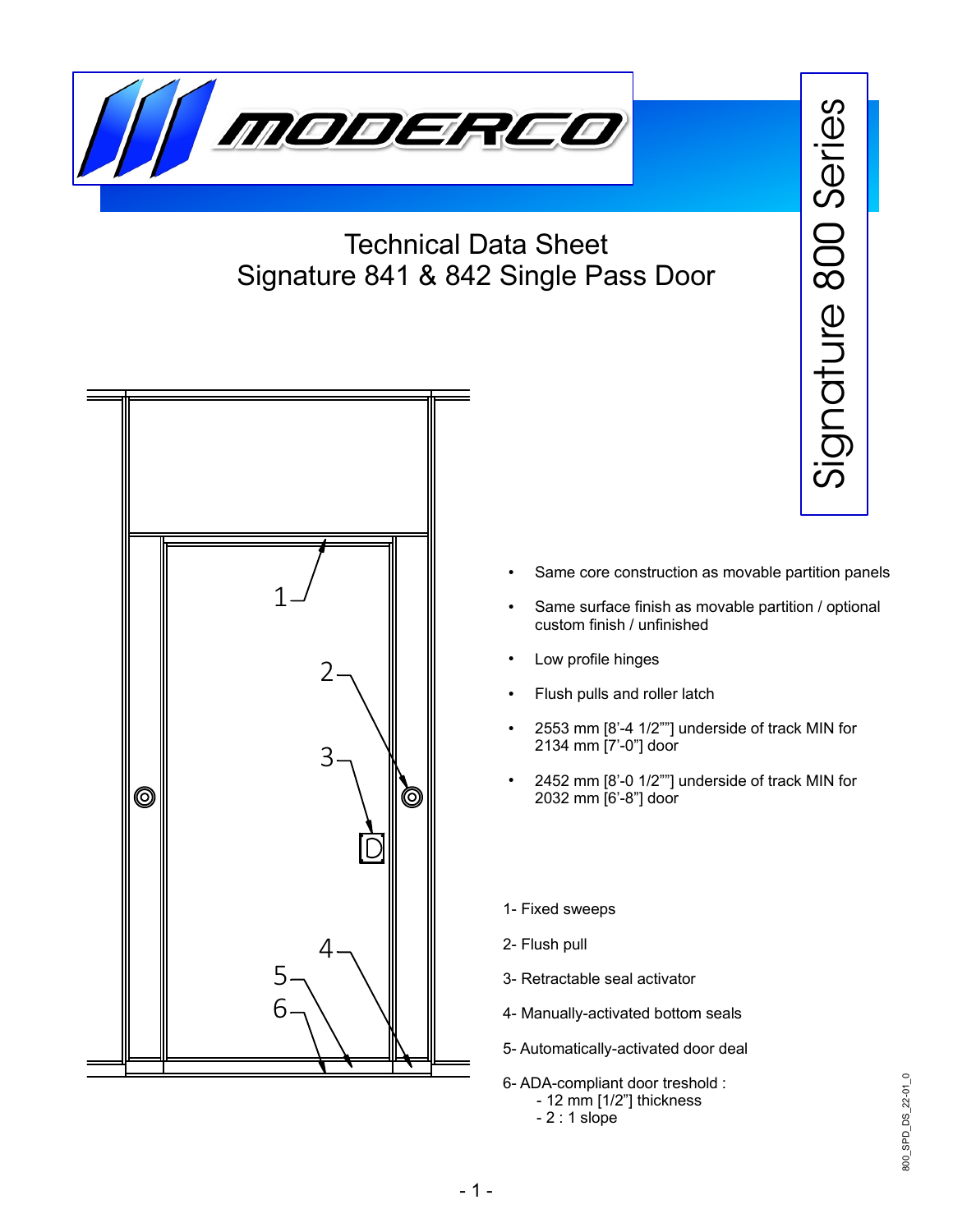

*Horizontal Section*